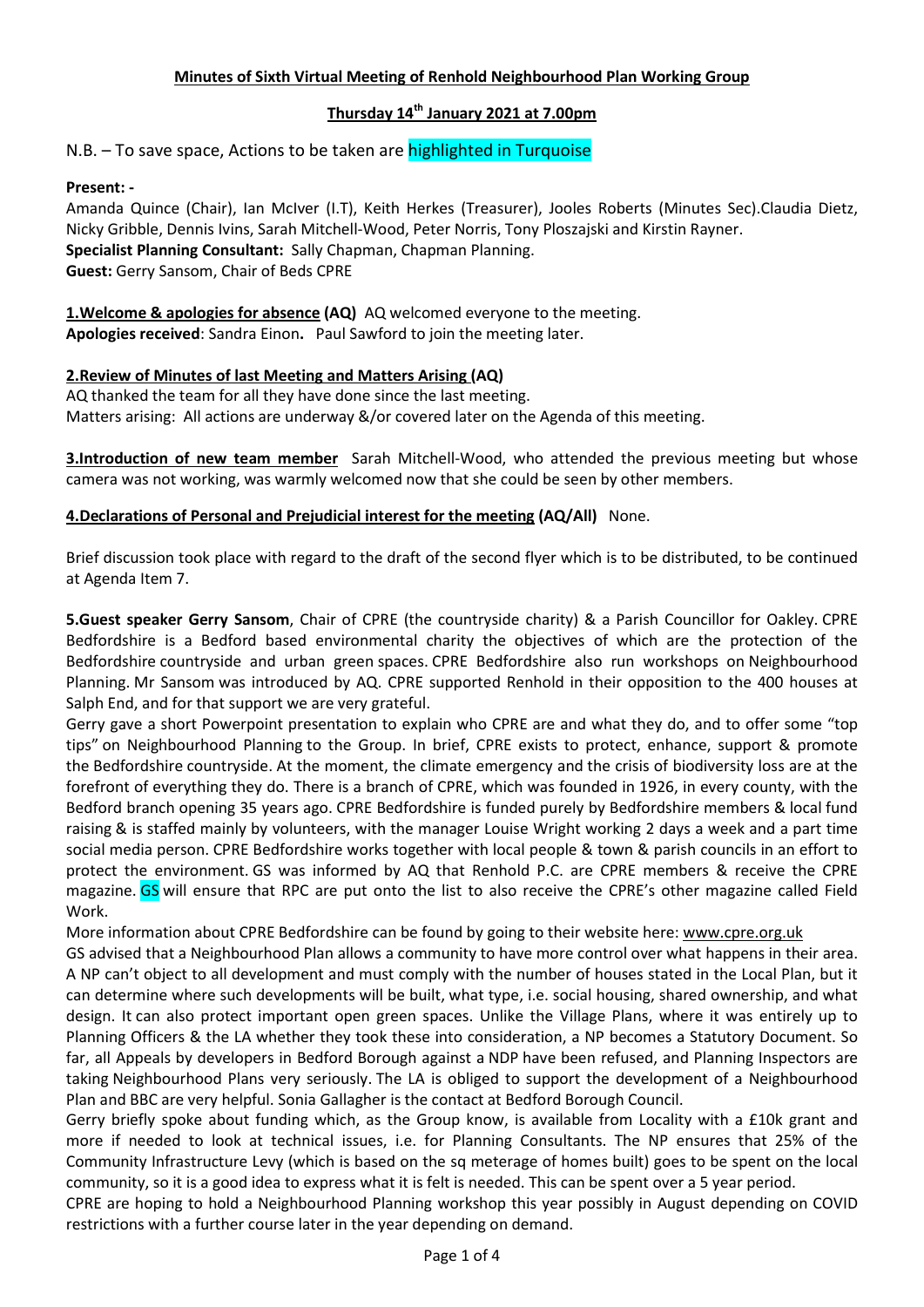AQ thanked GS and opened a Q&A.

KR asked whether Oakley used an independent organization to allocate sites for their NP &, if so, who did they use?

GS will email the information across. He advised using someone out of the area, making it obvious they have no bias.

The Group were **ALL** offered the chance to email any questions to AQ, who would forward them to GS next day. SC introduced herself to GS as Renhold's Planning Consultant, and informed the Group that Locality are able to appoint & fund AECOM to do an "independent site assessment to enable the Neighbourhood Plan Group and PC to decide on sites

AQ informed everyone that as well as the application for 400 houses, already another 3 developers have approached RPC with regard to the Call for Sites.

AQ to send the Minutes of this meeting to GS in order that he is kept informed of the discussion with regard to GAP Policy

6. GAP Policy CD AQ thanked CD for her work on this.

CD opened by saying that there appears to be a strong community view about futureproofing against development proposals similar to that recently seen to the west of Hookhams Lane/Salph End, which is closely located to the urban edge of Bedford. So coalescence is also a big issue. Some parts of the village that abut the urban edge of Bedford are protected already under Allocations and Designations Local Plan (July 2013) Policy AD42 which deals with Local Gaps - these parts include the eastern side of Salph End, Church End, Green End). This policy seeks to prevent coalescence between nearby rural settlements, particularly with the urban area. The policy details are shown in Document 1 attached. The RNPWG are therefore now looking to introduce a further local gap on the western side of Salph End. Some of the justification for this being coalescence, loss of openness, views, identity & character, which were the reasoning for designating the existing local gaps in Renhold. A Local Gap Designation can be done through a Local Plan but also through the Neighbourhood Plan process and the intention would be to work with the officers at BBC and ask them whether they would look at this issue, to introduce the ideas and aspirations of RNPWG and to ask them what support they could provide, and what evidence is required in order to support this Local Gap Policy.

KR said she thought this was an excellent idea which would definitely strengthen the NP. However, she suggested caution with regard to what sorts of evidence is required. Establish where similar developments could & would go, but keeping separate units with gaps. AQ said it would be very important to retain and not lessen the gaps between the Ends. With regard to Salph End, the PC have a meeting arranged with Jon Shortland about future proofing, safeguarding Salph End & closer liaison regarding traffic data, & AQ suggested speaking to BBC NP advisors after that meeting has taken place. Having looked at the maps on the document here attached PN questioned the indicative arrow marked in pink - whether the view might be taken that a gap between nowhere & nowhere can be protected? PN & CD to liaise on fine-tuning a draft map for further discussion.

SC told the meeting that this is a common approach, but it would be important to ensure that it is not taken too far. Gaps on Local Plans are between built up areas & urban villages. The key point is evidence & need, & SC was informed that these are separate documents which CD is currently working on, and will show background information & the process from which the evidence has been established. KR reminded everyone that the pictures from the helicopter will help, as a visual to show the gaps. If PN & CD feel that they need any help KR said she would be willing to join that sub-group. CD to send the documents she produced to be attached to the Minutes by JR. A Design Code to be created after the Housing Needs Analysis.

## 7. Update – GI Flyer (IM)

Survey JR was asked to explain the concerns she had expressed by email to AQ, IM & KH with regard to Questions 4 & 5 to the meeting, and she read the relevant parts of her email out. It was agreed that in Question 4 the word "surface" be changed to "condition", & KR suggested changing the last part of the question to read "full accessibility". JR had concerns about the legality of some of Question 5 and NG supported the wish that it be removed. NG asked that the words footpaths etc. be altered to Public Rights of Way (PRoW) & JR suggested perhaps adding the question "How often do you use/intend to use the PRoW" but after some discussion, that idea was rejected. Question 3, KR was thanked for her idea to direct people to a map with the different areas clearly numbered so that they may clearly annotate where they mean, rather than trying to describe it. SMW suggested the addition of a question asking whether people know of any PRoW which should be marked which currently are not. JR queried Question 7, as some land which might be made accessible is currently private land,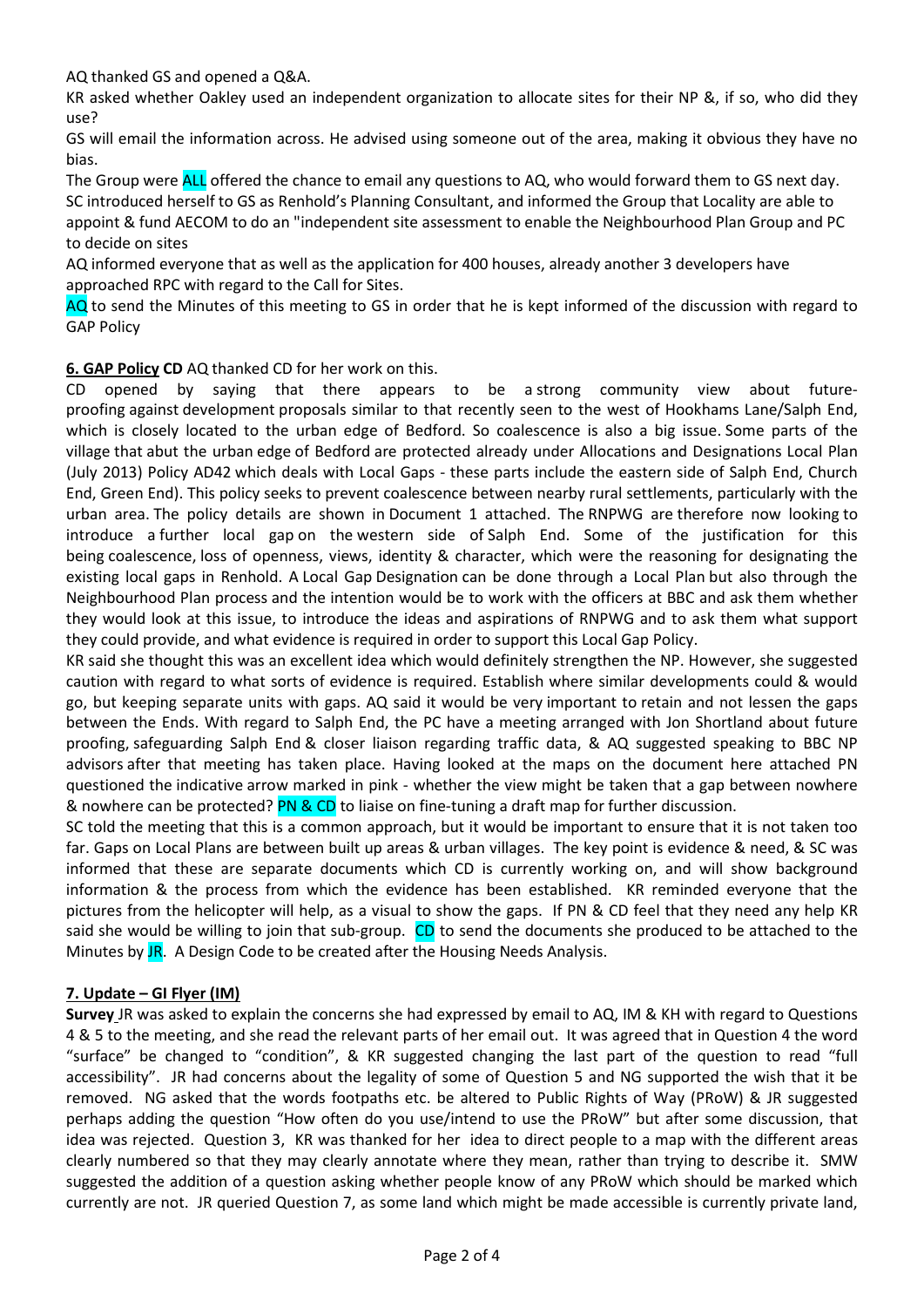& KR explained that this would be more likely to apply for consideration during future development. TP suggested truncating Question 2 & it was decided that it was irrelevant & would be removed.

Front page DI queried whether there could be confusion between the wording Renhold in some places and Renhold Parish in others, and was informed by AQ that the new ward boundaries would clarify this issue. NG expressed concern that the current Covid lockdown might make it difficult to use the leaflet collection boxes, particularly as the school is not being used to full capacity. KH said there were only 1 or 2 survey forms put into the box at the school, which was surprising, and  $AQ$  will ask the Head Teacher to put the Questionnaire as the strap-line on the school's rolling banner header on their website. Offering to collect questionnaires from people's home could cause a Covid risk, and it was agreed that hopefully most people will complete the form on line.

IM to circulate the amended flyer/questionnaire for feedback as this needs to be finalised by  $17<sup>th</sup>$  to be sent to the printer on the  $18<sup>th</sup>$ . As last time, the paper will used will be the good quality 160gsm and print will be in colour .

Paul Sawford joined the meeting at this point

8. Update – Vision AQ Feedback had been received from SE, who felt that SC's version was more poetic & ideal than that proposed by RNPWG, and KR said it was a good first effort but too long. When more information has been gleaned from the surveys it can be worded more tightly, & felt that the comments about housing could be phrased in a slightly more positive way. AQ agreed with PN that initially a draft version could be put on the PC website. SC said this will be refined as things proceed & things change. For now the objective was to check that nothing had been missed, and ALL were asked to look again, bearing in mind heritage, listed buildings, heritage sites, ridge & furrow (AQ to speak with Julian Polhill) – some detail can possibly be taken from the East/West Rail documents. SC suggested the importance of listing not just those buildings/sites which are already preserved, but others which are valuable in terms of local importance, features on the ground as well. The plaque commemorating Cecil Polhill bringing water into the village is a good example of a non-designated heritage asset.

# 9. Preparation for next meeting with Beds RCC re GI Plan & survey, 4<sup>th</sup> February 2021

Cliff Andrews will need approx 1-1.5 hours, depending how many people join in the meeting. AQ asked whether there might be time to look at the Housing Needs Assessment during this meeting, as funding, which expires in March, has already been applied for. This is not a problem as the money can be returned & reapplied for in next year's allocation, but IM reminded everyone that this is needed as soon as possible in relation to the application for 400 houses and the approaches from 3 more developers, all of whom have referred to the NP and want to work with it. KR said the presentation earlier suggested that getting an assessment for Call for Sites is very important to be in control, & getting an independent view as to which sites are more sensible & more feasible is the best way forward. AECOM would carry out the assessment foc through Locality. Data will be needed to state how many houses, all agreed small scale is more appropriate, & Housing Needs Survey will define this. Housing Needs Assessment to be deferred while an assessment of the allocated additional sites is carried out. SC said grant application closes  $29^{th}$  Jan, opening again in April. If it is going to be done, it is possible that the technical package for allocation of sites is available now. Appointing AECOM to prepare this for RNP involves a lot of work. Summary: The plan, flyer and questionnaire will all have been delivered to every household well before 4<sup>th</sup> February, & if there is time at the end of the meeting on the 4th it will be used to look at identifying sites determining whether or not the RNPWG wish to accept new housing as part of the NP.

10. Update – Website (IM/KH) KH was disappointed that he did not have better news to pass on. The objective had been to have the website up & running asap to engage with the community. The timescale has now changed. The grant office was closed before Christmas, opening in January, but somehow the application submitted on-line by IM was never picked up at their end. The only way to progress the matter now that a grant is not available is with the PC progressing the matter to obtain a brand new website with RNP having a page or section. Lots of research was carried out & quotes/specs obtained from 5 companies, which were produced to the PC at their last meeting. General set up costs ranged from £999 to £3895. One of the quotes was for the set up, but all updates would need to be done by the PC clerk or a volunteer, and this was not at all ideal. The basic set up costs of three of the providers were in the £700 to £900 range to which for two of them would be added all the various maintenance costs and add-ons to provide a fully managed website. The third of these offered a basic set-up only without management of social media. The remaining two quotes were between £2995 and £3895 for a fully managed site. The website will not now be produced for a couple of months as it is now for the PC to decide, and their next meeting is not until 11<sup>th</sup> February. KH still favours Bays Media, who designed the websites for